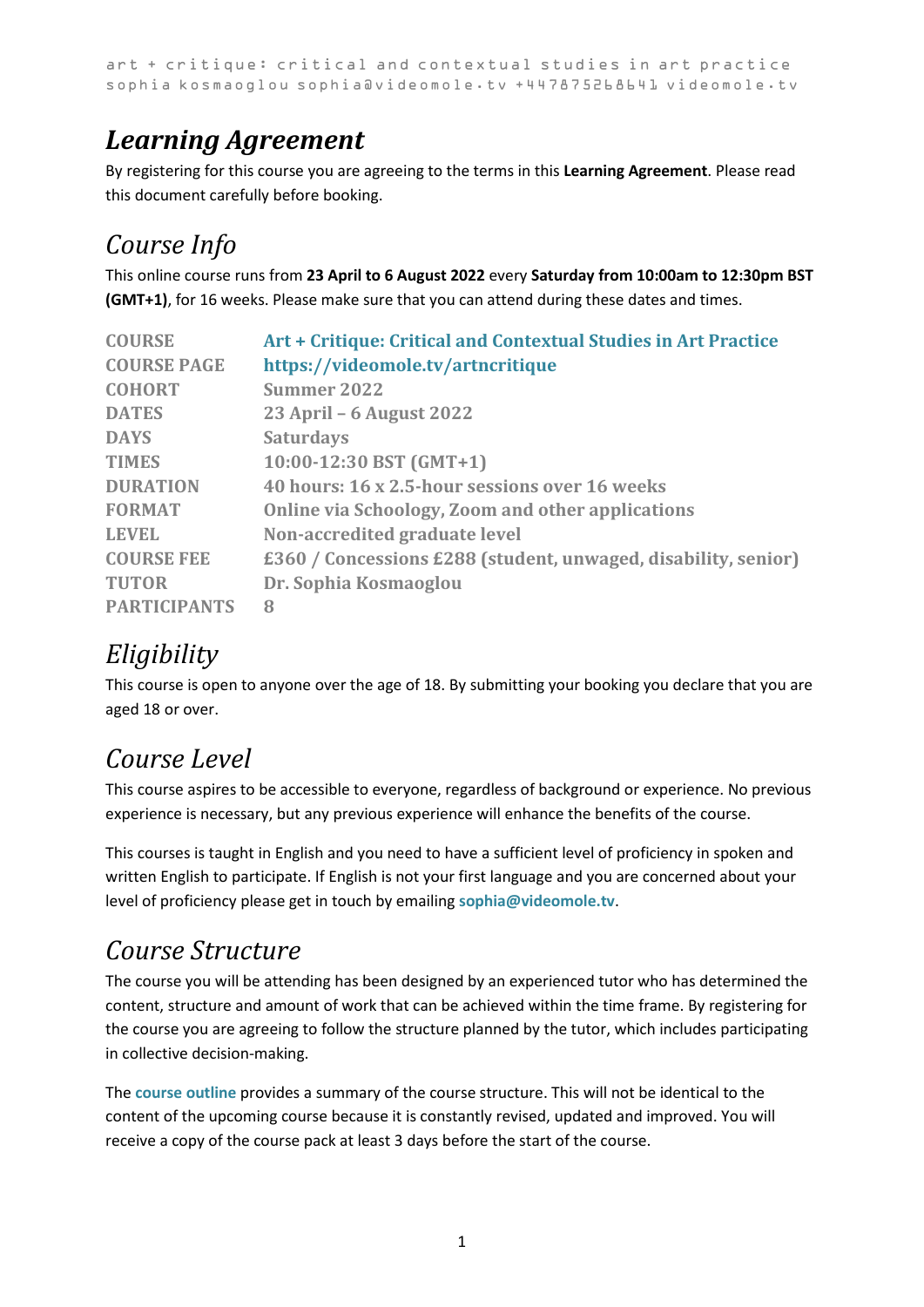#### *Course Format*

Due to Covid-19, this course will be delivered live online with the possibility of hybrid Off-site visits and/or other course modules wherever appropriate and possible, depending on the existing circumstances and pending the collective decision by all participants.

The course will be delivered via **[Schoology](https://www.schoology.com/)**, an online Virtual Learning Environment (VLE) and **[Zoom](https://zoom.us/)**, a web conferencing platform. Both of these are user-friendly and you will receive detailed guidance on how to access them at least three days before the course begins.

#### *What you will need*

- A reliable internet connection
- A computer with webcam, mic and speakers or headphones
- Register on **[Schoology](https://www.schoology.com/)** with an access code
- Download and install **[Zoom](https://zoom.us/)**
- Notebook and pen
- Examples of your work in physical or digital form for group tutorials
- A computer, laptop or iPad with internet access for assignments, research and preparation for your final project presentation
- Money for potential travel and exhibition entry (optional)

## *Participation & Accessibility*

This course will be held online, with the possible exception of hybrid Off-site visits if these are feasible. If we have hybrid sessions you will have a choice between participating by physically visiting Londonbased museums or galleries within our group, or participating online from your location via Zoom.

Using the course schedule as a starting point we will use collective decision-making to modify and adjust the course to our needs. Be prepared to take an active role in deciding how the course unfolds and making your voice heard in discussions.

To ensure that we all start from an equal footing please include any access requirements or concerns in the registration form. This includes anything that might prevent you from participating fully in the course.

### *Attendance*

Please make sure that you are able to attend the scheduled course dates before registering. Sessions will begin and end at the stated times. Any sessions that you are unable to attend cannot be refunded or rescheduled. If you miss classes due to illness or other reasons beyond your control I can offer additional support subject to additional tuition fees.

### *Registration & Fees*

Registration is via **[online form](https://videomole.tv/artncritique/#register)**. Once you have registered for the course you will receive an invoice with information on how to pay the course fees via bank transfer. Your place on the course will be confirmed once the fees have been paid in full.

If the course fees are a barrier to your participation please email **[sophia@videomole.tv](mailto:sophia@videomole.tv)** so that we can find a way to make it more accessible for you.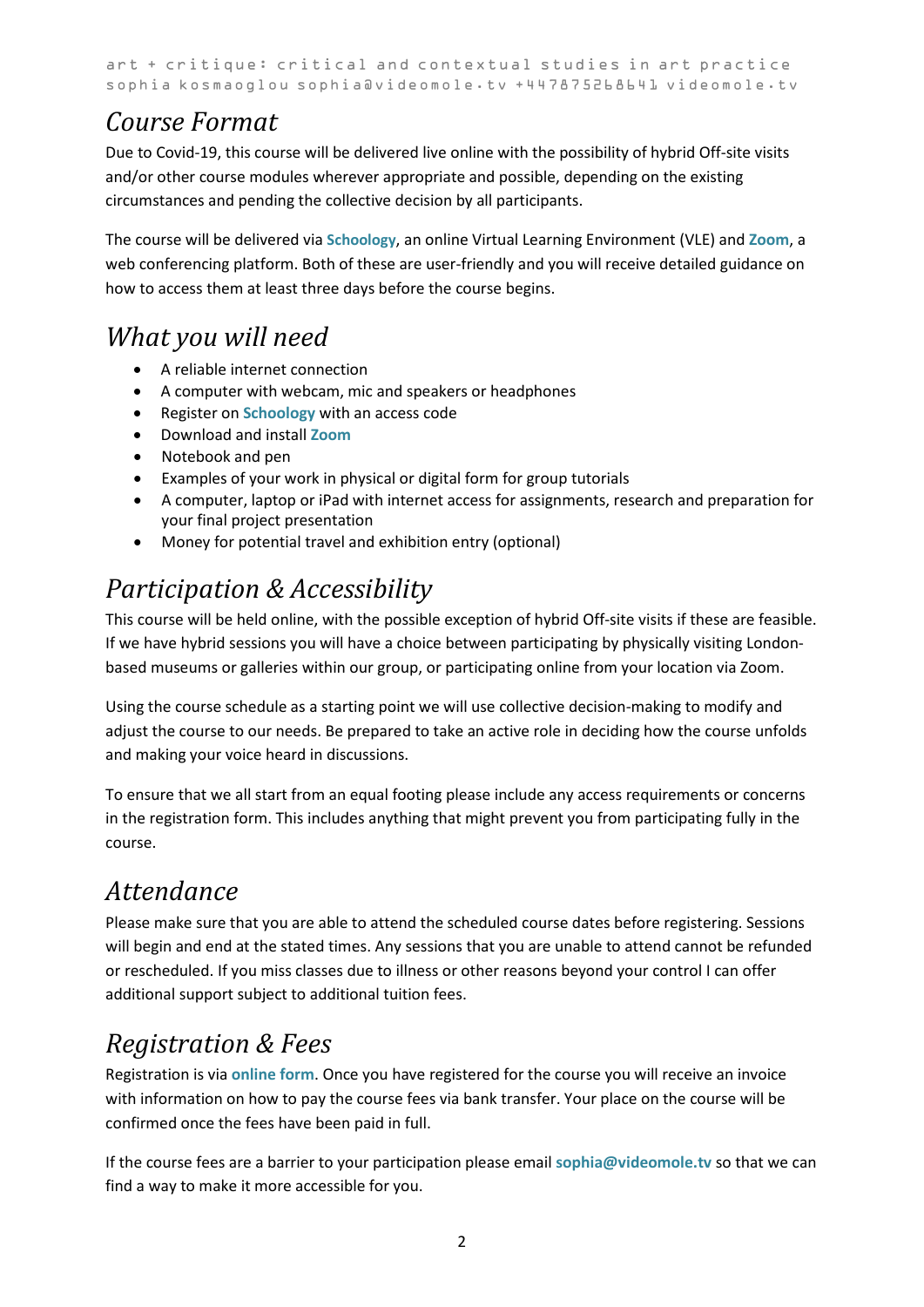### *Cancellations & Refunds*

You may cancel your booking no less than 14 days before the course starts by giving written notice via email to **[sophia@videomole.tv](mailto:sophia@videomole.tv)**. You will be entitled to a full refund within 7 days of your request. If you give written notice to cancel your booking less than 14 days before the course starts, you will not be entitled to a refund.

In the unlikely event that circumstances beyond my control prevent me from delivering the course, I reserve the right to cancel the course via written notice as soon as possible and I will issue a full refund within 7 days.

The course is designed for a minimum of four participants. Fewer than four participants will reduce the pool of perspectives and experiences within the group, the breadth of our discussions and the benefits of the course. If the course is undersubscribed I will be in touch to discuss the options with you, including cancelling or rescheduling the course, or deferring your registration. In the event that the course is cancelled you will be receive a full refund within 7 days of cancellation.

### *Class postponement*

In the unlikely event that a class is postponed I will notify you to reschedule the class on a day that is convenient for everyone on the course.

### *Data protection*

I will use the personal information you provide to deliver the course and process your registration and fee payment. This data will be deleted 12 months after the end of the course. Personal data submitted via the registration form or in any communications thereafter for the purposes of this course will not be shared with anyone. Your permission will be requested before your contact information is shared with other course participants to facilitate communication. For more details please see the **[Privacy](https://videomole.tv/privacy-policy/)  [Policy](https://videomole.tv/privacy-policy/)**.

The course is delivered via Schoology and Zoom and registration is required for access to their platforms. To see what data they collect and how they use it please see the **[Schoology Privacy Policy](https://www.schoology.com/privacy)** and the **Zoom [Privacy Statement](https://zoom.us/privacy)**.

# *Code of Conduct*

This course is a positive and collaborative working environment. Please respect and observe the rights and feelings of fellow participants online and everyone we encounter during potential Off-site Visits.

- Please mute your devices and do not use phones and laptops while participants are showing and discussing their work.
- Recording audio and/or video is not permitted at any point during the course without express permission from all the participants.
- There is a zero-tolerance policy against harassment, bullying and discrimination. This includes: negative comments, misuse of screen-sharing capabilities, unwelcome sexual attention, intimidation, threats, insults and any activity meant to convey or cultivate hostility, or the encouragement of such behaviour.